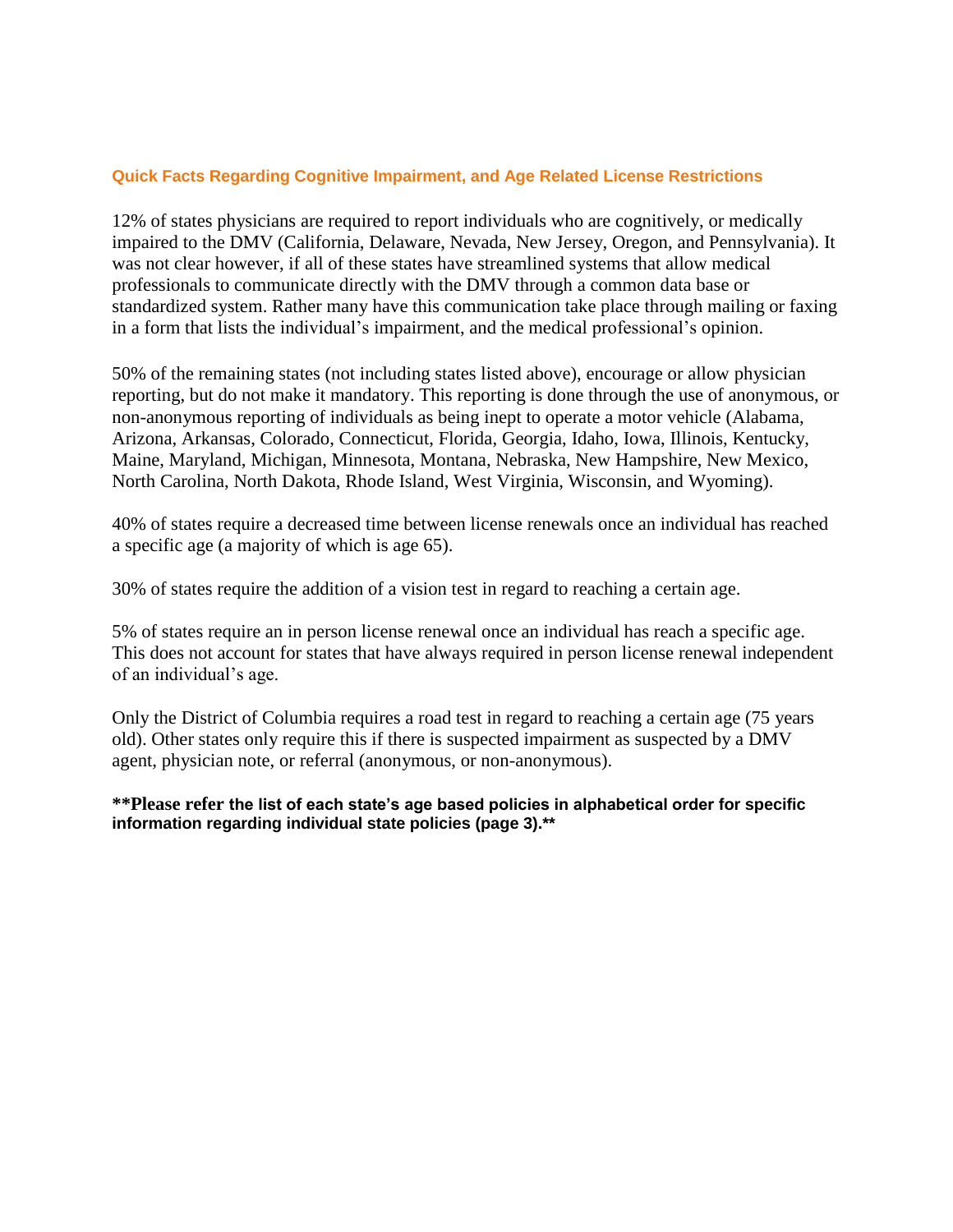## **Professional Organization Recommendations**

The National Highway Traffic Safety Administration contains recommendations concerning how often people with dementia should be reevaluated. These include multiple on-road evaluations in different areas to be conducted every three to six months (2005).

According to a report produced by the American Association for Motor Vehicles as well as the National Highway Traffic Safety Administration a number of tests have been identified as useful in predicting driver performance:

**Useful Field of View Test** (A PC-based, computer-administered and scored test of visual attention), Trail Making A and B (Tests that are designed to screen the cognitive function of an individual and monitor subjects for cognitive decline, brain injury, or cognitive impairment. The test consists of two parts; The Trail Making Test Part A, consisting of 25 circles numbered 1-25 and the patient has to draw lines to connect the numbers in ascending order and The Trail Making Test Part B, consisting of 25 circles including both numbers (1-13) and letters (A-L) and the patient has to draw lines to connect the circles alternating between the numbers and letters (i.e., 1-A, 2-B, 3-C, etc.), and similar tests are useful in identifying drivers who may perform badly on road tests. However, the predictive power of these tests is not sufficient for licensing decisions to be based solely on the results of these and similar tests.

**The Mini Mental Status Exam** (A brief 30-point questionnaire test that is used to screen for cognitive impairment. It is commonly used in medicine to screen for dementia. It is also used to estimate the severity of cognitive impairment at a given point in time and to follow the course of cognitive changes in an individual over time, thus making it an effective way to document an individual's response to treatment). This assessment has been supported the most by medical professionals second to actual in person driving tests in indicating a person's ability to adequately operate a motor vehicle. While it has some predictive value as far as on-road performance is concerned, it cannot be used to remove a person's driver's license.

Following an assessment with the MMSE, it is recommended that a functional assessment be conducted in order to gain information as to the individuals overall ability to operate a motor vehicle, as well as risk factors that may lead to future impairment of this skill (health, prior history of alcohol abuse etc. This subsequent required testing is recommended as health care professionals will not always be able to detect potentially compromised patient before there is a road-safety-related incident.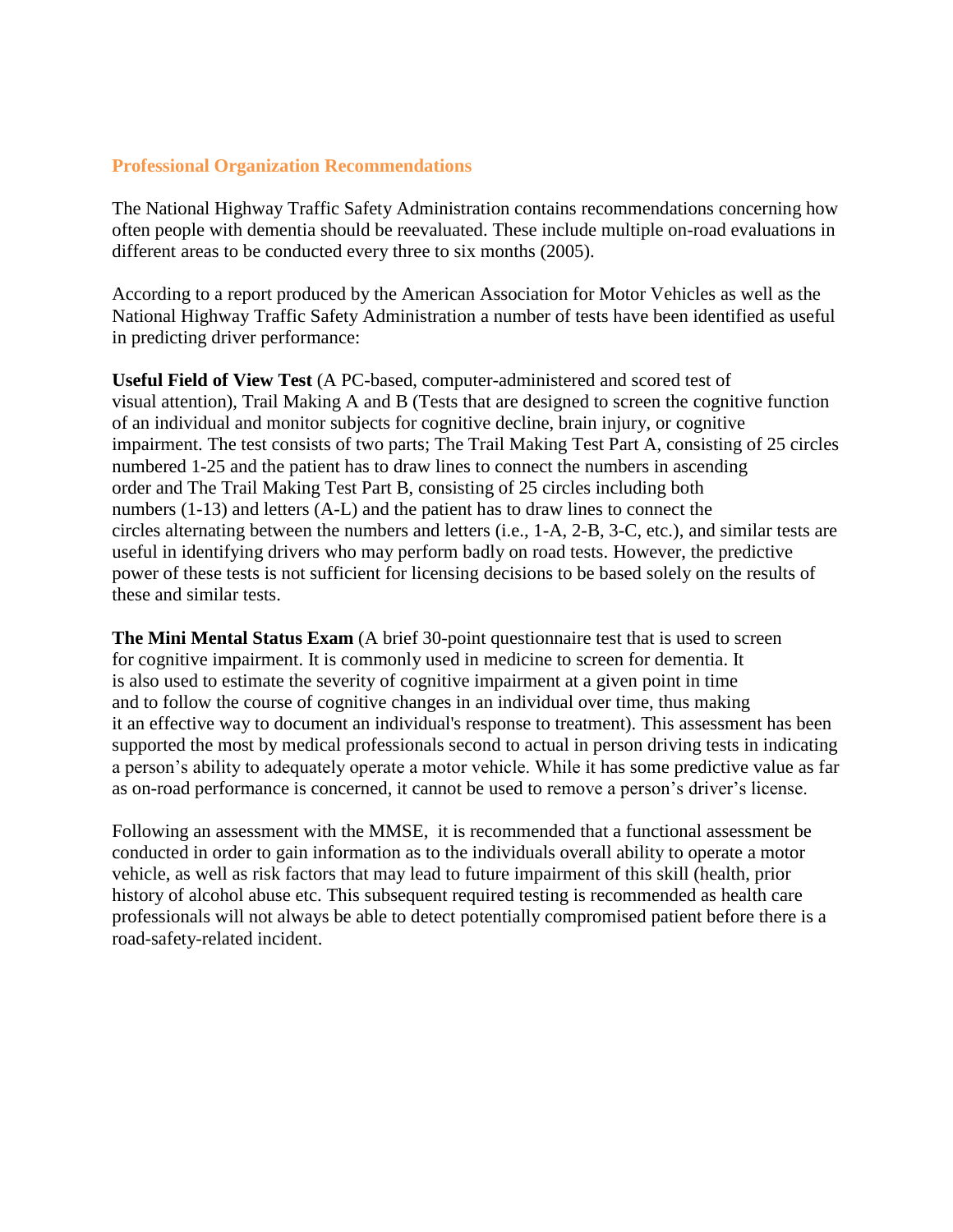### **List of Each State's (Including District Of Columbia) Specific Age Based Policies in Alphabetical Order**

## **Alaska**

### **Specific rules for older drivers**

• None.

## **Standard driver's license renewal**

- **License renewed:** Every 5 years.
- **Renewal conditions:** In person
- **Vision test:** Yes
- **Written test:** No
- **Road test:** No

Diagnosed dementia that is termed severe makes it so that individuals with it are not allowed to drive, mild and moderate dementia can still be allowed to drive as long as stated deemed so by the DMV. No additional requirements for evaluation, or reevaluation were found.

### **Alabama**

## **Specific rules for older drivers**

None

## **Standard driver's license renewal**

- **License renewed:** Every 4 years
- **Renewal conditions:** In person
- **Vision test:** No
- **Written test: No**
- **Road test:** No

On website stated they adhere to the National Highway Traffic Safety Administration driving guidelines manual recommendations.

### **Arkansas**

### **Specific rules for older drivers (65+)**

• Must have vision tested every two years.

### **Standard driver's license renewal**

- **License renewed:** Every 4 years
- **Renewal conditions:** In person or by mail.
- **Vision test:** Yes.
- **Written test:** No.
- **Road test:** No.

No additional information was able to be located, and phone call to DMV has not yet been returned…

### **Arizona**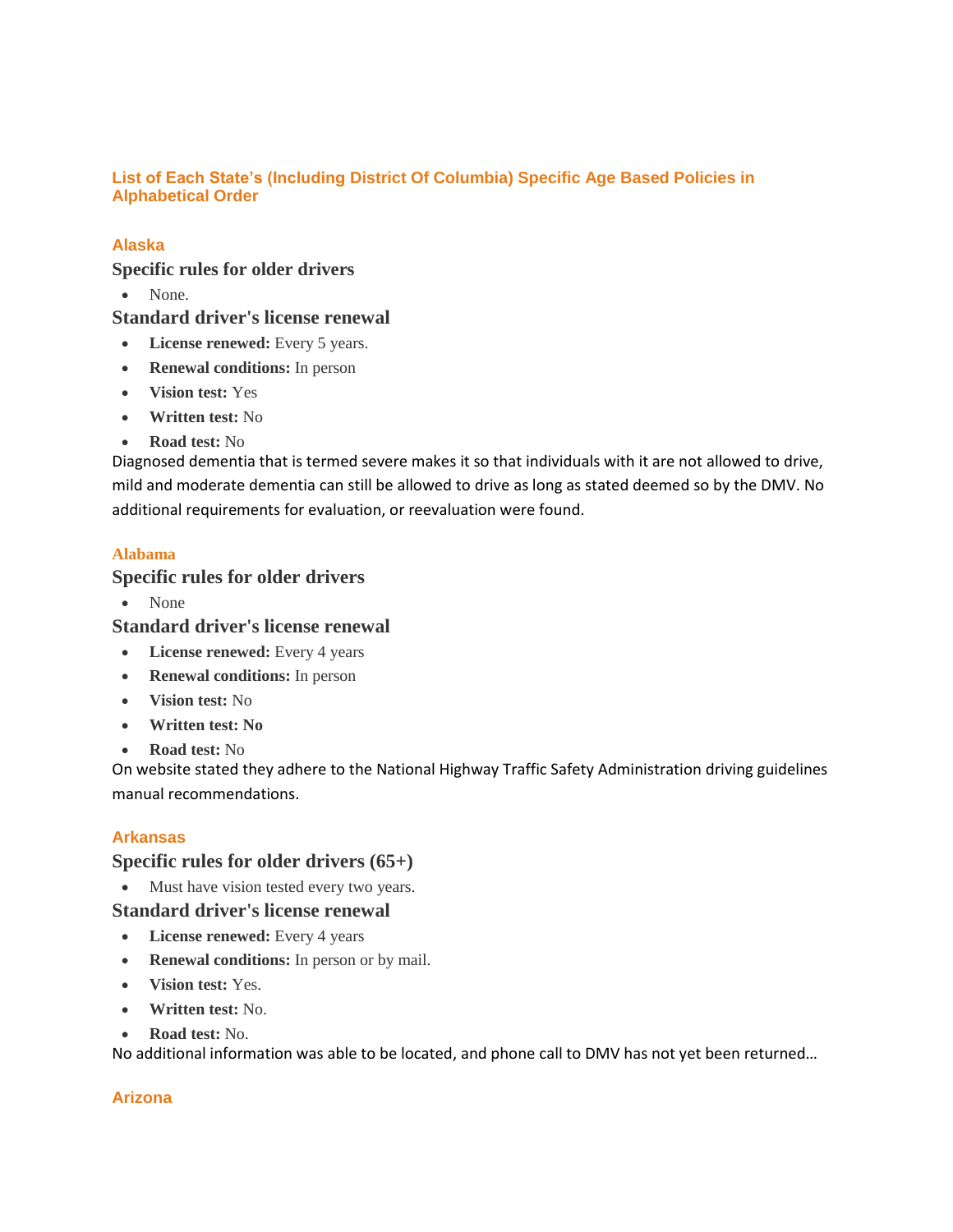# **Specific rules for older drivers**

Those 60 and older must renew every 5 years.

## **Standard driver's license renewal**

- **License renewed:** Every 12 years
- **Renewal conditions:** At age 65, reduction of cycle to 5 years (from 12 years)
- **Vision test:** Yes
- **Written test:** No, unless recommended by the Medical Review Program based on reports of compromised driving ability from physicians, law enforcement, emergency medical providers, concerned citizens and/or family members, or a Motor Vehicle Division personnel observation.
- **Road test:** If recommended by the Medical Review Program based on reports from physicians, law enforcement, emergency medical providers, concerned citizens and/or family members, or a Motor Vehicle Division observation.

All evaluations occur by the DMV and diagnosis of dementia alone does not lead to revocation of license. Additionally individuals can be granted restricted license that allow them to operate only a golf cart, drive only during certain specified hours, or drive to only specified locations.

## **California**

## **Specific rules for older drivers**

- No renewal by mail or Internet after age 70.
- May be required to take a supplemental driving test if vision exam is failed

# **Standard driver's license renewal**

- **License renewed:** Every 5 years.
- **Renewal conditions:** In person, but qualified drivers (that is, drivers under 70 who are not on driving probation or suspension) can renew by mail or Internet for no more than 2 license terms in a row.
- **Vision test:** Yes, at in-person renewal.
- **Written test:** Yes, at in-person renewal.
- **Road test:** Only if there are indications of driver impairment, based on a report by a law enforcement officer, a physician, or a family member.

Drivers who are diagnosed with dementia are required to return within 6 to 12 months so that they can be revaluated in order to assess the progression of their disease. Physicians are required to notify DMV of patients that they deem unable to drive, or who have a neurocognitive disorder such as dementia

# **Colorado**

# **Specific rules for older drivers**

• People 66 and older can't renew electronically, but they can renew by mail (effective August 2008) if a licensed ophthalmologist or optometrist certifies that they passed a vision exam given within the previous six months.

# **Standard driver's license renewal**

**License renewed:** Every 5 years.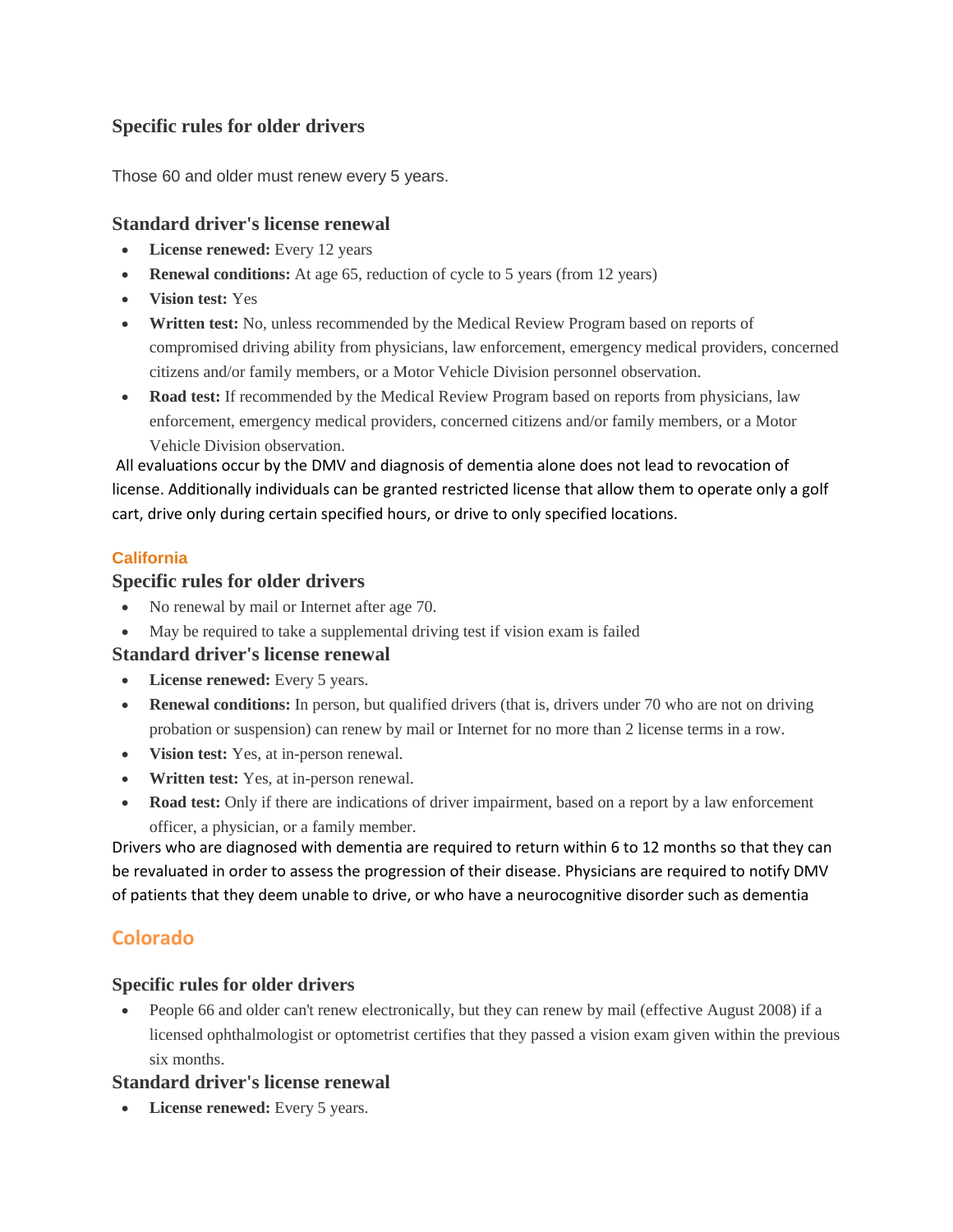- **Renewal conditions:** If eligible, mail-in or online renewal every other cycle.
- **Vision test:** Yes.
- **Written test:** Only if point accumulation for traffic violations has resulted in suspension.
- **Road test:** No. However, a medical clearance is required if drivers answer "yes" to a question about whether they have had a condition (such as heart attack, stroke, epilepsy, seizures, etc.) that could impair their driving ability.

Doctors can report individuals with cognitive disorders by completing and sending in forms however, to date there is not a uniform or user-friendly process for doctors to report a medical opinion to the DMV.

## **Connecticut**

### **Specific rules for older drivers**

 Those 65 and older can select a 2-year or a 6-year renewal cycle, based on fee structure. Typically, a personal appearance at renewal is required. If they show hardship (such as a medical reason), those 65 and older may renew by mail.

### **Standard driver's license renewal**

- **License renewed:** Every 6 years for those under age 65; choice, based on fee structure, of every 2 years or 6 years for those 65 and older.
- **Renewal conditions:** In person at a DMV location. By mail typically only to residents who are temporarily out of state, or for a medical reason.
- **Vision test:** No.
- **Written test:** No.

 **Road test:** For new applicants and for those who have had an expired license for two years or more. Individuals can be referred to DMV for several conditions such as dementia, and these are then evaluated by the DMV, as to whether or not the individual's license will be revoked.

## **District of Columbia**

### **Specific rules for older drivers**

 Starting at age 70, a vision test is required to renew a license, and a reaction test may be necessary. A practicing physician must certify that the applicant is physically and mentally competent to drive.

- **License renewed:** Every 5 years.
- **Renewal conditions:** Those with a clean driving record and no medical specifications or conditions (such as a change in vision, diabetes diagnosis, recent episodes of or treatment for fainting or seizures) can renew by mail or online every other cycle.
- **Vision test:** Yes.
- **Written test:** If a person, regardless of age, is believed to be incompetent as a licensed driver, and if a license has been expired for more than 180 days, a written test is required. Starting at age 75, drivers may be required to complete a written test.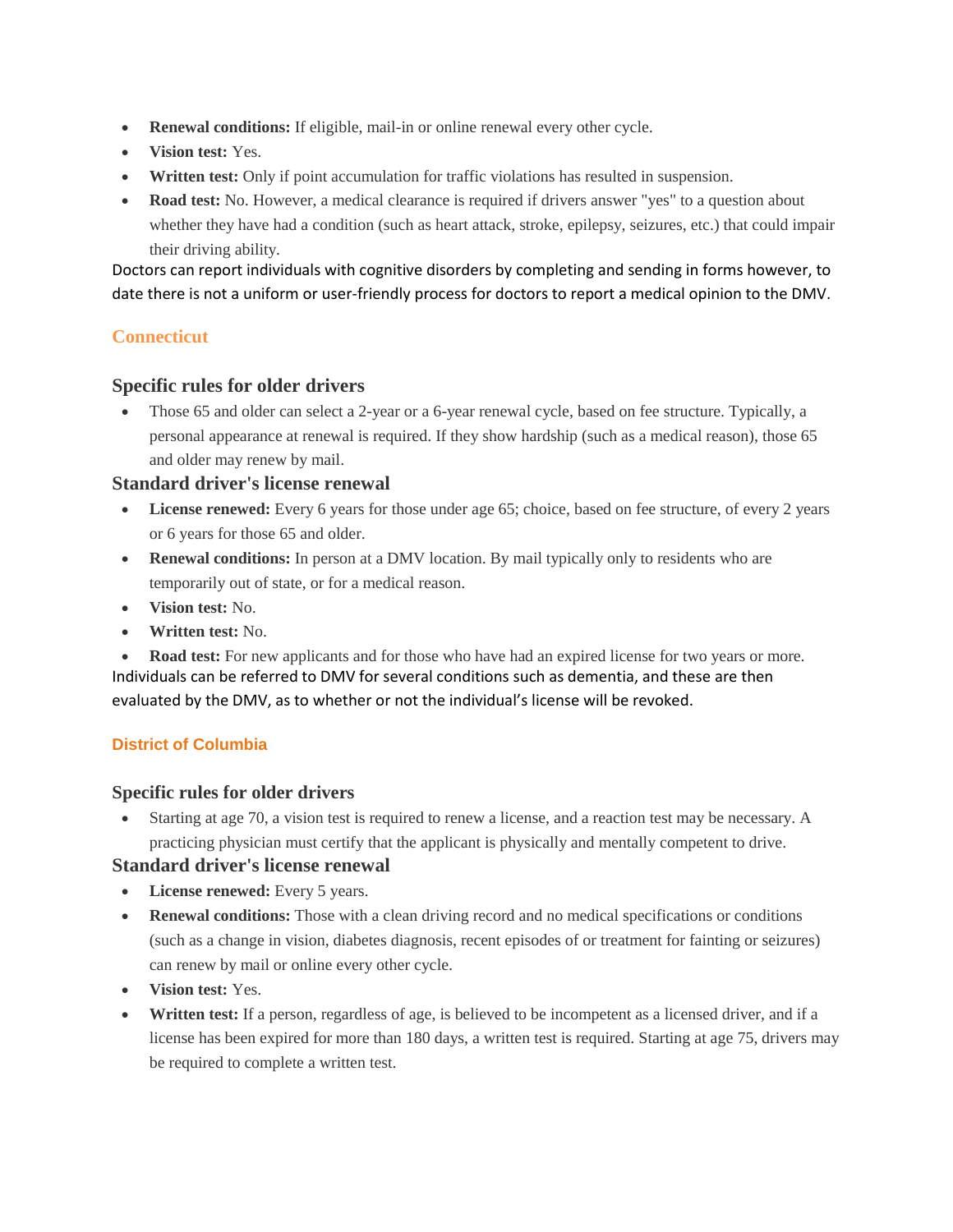**Road test:** If a person, regardless of age, is believed to be incompetent as a licensed driver, and if a license has been expired for more than 180 days, a road test is required. Starting at age 75, drivers may be required to complete a road test.

### **Delaware**

## **Specific rules for older drivers**

• Individuals 65+ must pass a vision test to renew their license.

### **Standard driver's license renewal**

- **License renewed:** Every 5 years.
- **Renewal conditions:** In person.
- **Vision test:** Yes.
- **Written test:** No.
- **Road test:** No.

State law allows DMV to conduct a re-examination of driving ability if the DMV receives a written request from law enforcement, family, physicians or others acceptable to the DMV. To keep driving privileges, individuals will need to submit a medical form verifying they are safe to drive. Then they will need to successfully complete the vision test, written test, and road skills test. Based on a physician's recommendation, they may be required to have an evaluation and/or training from a certified rehabilitation center and provide the DMV with a release from the center.

### **Florida**

## **Specific rules for older drivers**

Vision test mandatory starting at age 80.

## **Standard driver's license renewal**

- License renewed: Every 6 years if no driving infractions; every 4 years otherwise.
- Renewal conditions: By mail, phone, Internet, or in person, every third license term.
- Vision test: Yes, at in-person renewal.
- Written test: May be required, based on driving history, signs of physical or mental impairment based on observations of a department clerk, or a report by a law enforcement officer, a physician, a family member, or another member of the public.
- Road test: May be required if there are signs of physical or mental impairment, based on observations of a department clerk or in response to a report by a law enforcement officer, a physician, a family member, or another member of the public.

Reporting of unsafe driver is kept completely confidential in Florida, as compared to other states. Once Medical Reporting Form is recieved, the Department conducts an investigation to ensure there is cause to initiate a review of the driver. • If cause is shown, the driver is advised they are under medical review and are asked to provide medical information from their physician to the Department. • Once received, the information is provided to the Department's Medical Advisory Board. • After review, the Medical Advisory Board provides a recommendation regarding the individual's ability to drive. • This recommendation may be to: • Require additional information from the driver; • Require the driver to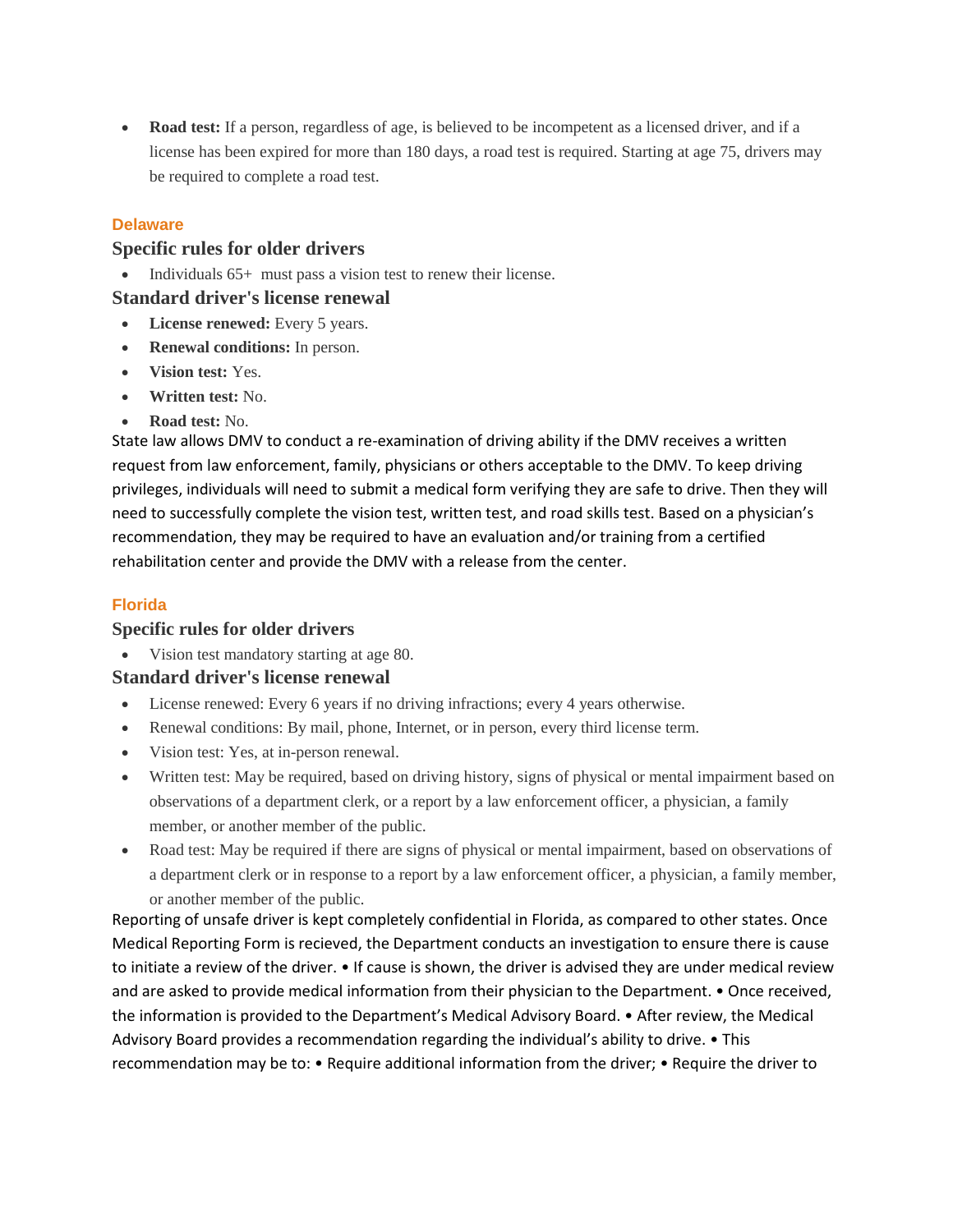re-take the driving test; or • Revoke/deny a license. • If a license is denied/revoked, the driver may request an administrative hearing to appeal the decision.

# **Georgia**

# **Specific rules for older drivers**

• Those age 64 and older need a vision test.

# **Standard driver's license renewal:**

- License **renewed:** Every 5 years for those 60 and older. Veterans' licenses are valid until age 65. Under age 60, license renewed every 5 or 10 years at the driver's choice. [Note: 10-year renewal is \$30; 5-year renewal is \$20.]
- **Renewal conditions:** In person for those 64 and over. Those under age 64 may be eligible to renew by mail or Internet.
- **Vision test:** Yes.
- **Written test:** No.
- **Road test:** No.

## **Hawaii**

## **Specific rules for older drivers**

Drivers 72 and older must renew their license in person every 2 years.

## **Standard driver's license renewal**

- **License renewed:** Every 2 years for those 72 and older, otherwise every 8 years.
- **Renewal conditions:** In person, mail in or online (with a doctor's certification for vision and general health, regardless of age).
- **Vision test:** Yes.
- **Written test:** No.
- **Road test:** If required; need is usually based on medical reports.

No information was able to be found regarding state policies. Phone call has not been returned.

## **Iowa**

## **Specific rules for older drivers**

• License renewed every 2 years for those 70 and older.

# **Standard driver's license renewal**

- **License renewed:** Every 2 years for those 70 and older or those under 18. Every 2 years or 5 years, based on a fee structure, for those 18 to 69.
- **Renewal conditions:** In person.
- **Vision test:** Yes.
- **Written test:** No.
- **Road test:** If physical or mental conditions (such as changes in health status) warrant.

All revocations are determined by the DOT's Office of Driver Services, after a signed written request form is submitted that pertains to the worry about the safety of a driver.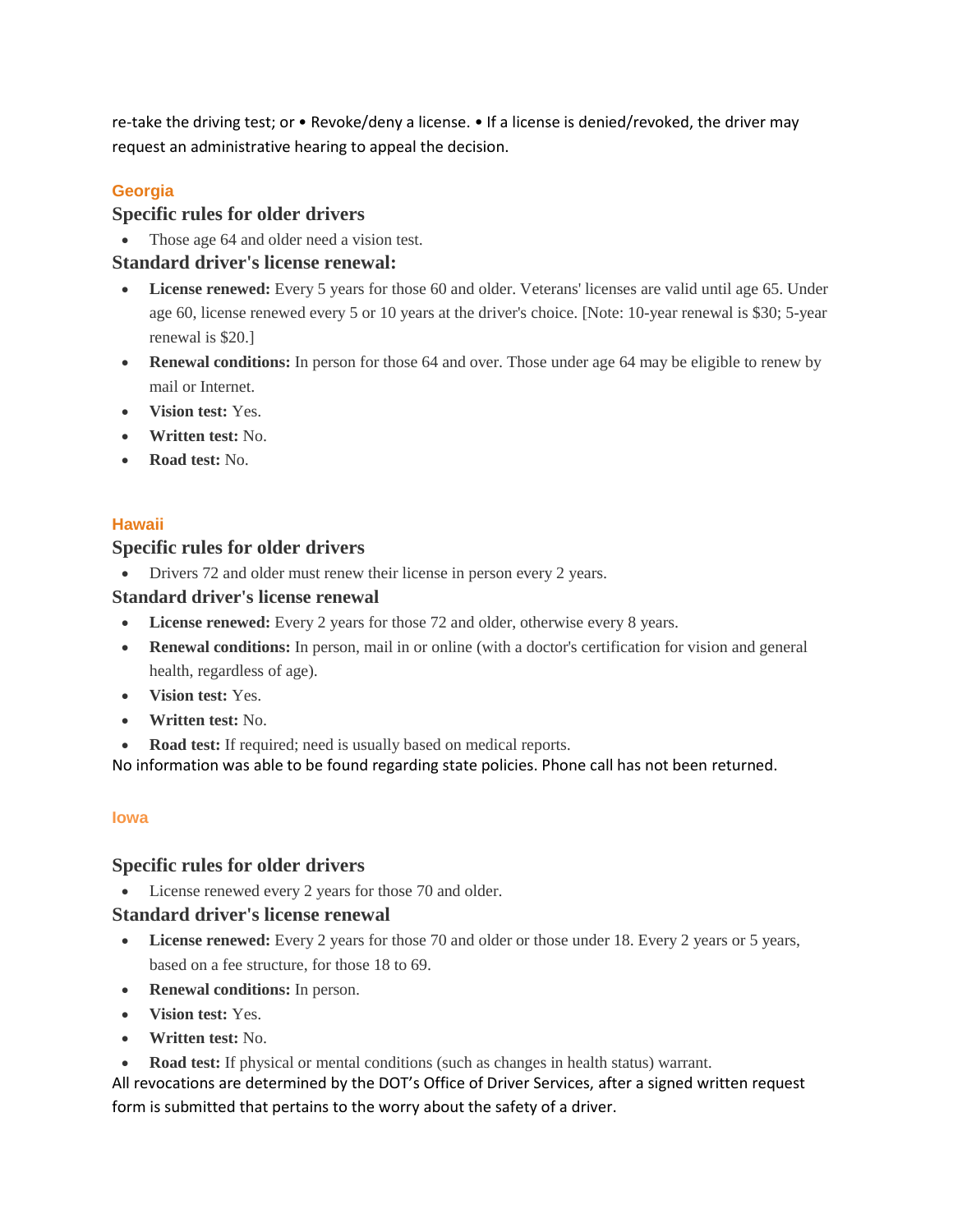## **Idaho**

## **Specific rules for older drivers**

• Drivers 62 and over must renew in person, and every 4 years..

## **Standard driver's license renewal:**

- **License renewed:** Every 4 years for those over age 62. Those 21 to 62 can choose between 4-year and 8 year renewals.
- **Renewal conditions:** Mail in or online every other cycle.
- **Vision test:** Yes, for in-person renewal.
- **Written test:** No, unless examiner thinks it necessary.
- **Road test:** If requested by DMV examiner, law enforcement agency, family member, or physician.

No information was able to be found regarding state policies. Phone call has not been returned.

## **Illinois**

# **Specific rules for older drivers**

Drivers 69 to 80 must renever their license every 4 years; drivers 80 to 86 must renew every 2 years. Drivers 87 or older must renew their license annually. For those 74 and older, no renewal by mail. Those renewing their license aged 75 and older must pass a road test.

## **Standard driver's license renewal**

- **License renewed:** Every 2 years for those 81 to 86 years, and every year for those 87 and older. Every 4 years for those under age 81.
- **Renewal conditions:** For those under 75 with a clean driving record and no medical report (based on physician or community member filing a report questioning driving ability or physical or cognitive skills), mail-in, telephone, or online renewal available every other cycle.
- **Vision test:** Yes.
- **Written test:** Every 8 years if traffic convictions have occurred.
- Road test: Yes, for those 75 and older.

No additional information was able to be found.

## **Indiana**

## **Specific rules for older drivers**

- Drivers 75 to 85 must renew their license every 3 years; drivers older than 85 must renew every 2 years.
- Must review in person at the age of 75, and can no longer renew online

- **License renewed:** Every 4 years for drivers age 18 to 74; every 3 years for those 75 to 85; every 2 years for drivers older than 85.
- **Renewal conditions:** In person. Online renewal available for drivers under 75.
- **Vision test:** Yes.
- **Written test:** No, unless license has been expired for more than 2 years or driver has six or more points accumulated for traffic violations.
- **Road test:** Only if there is a medical reason, or if license has been expired for more than three years.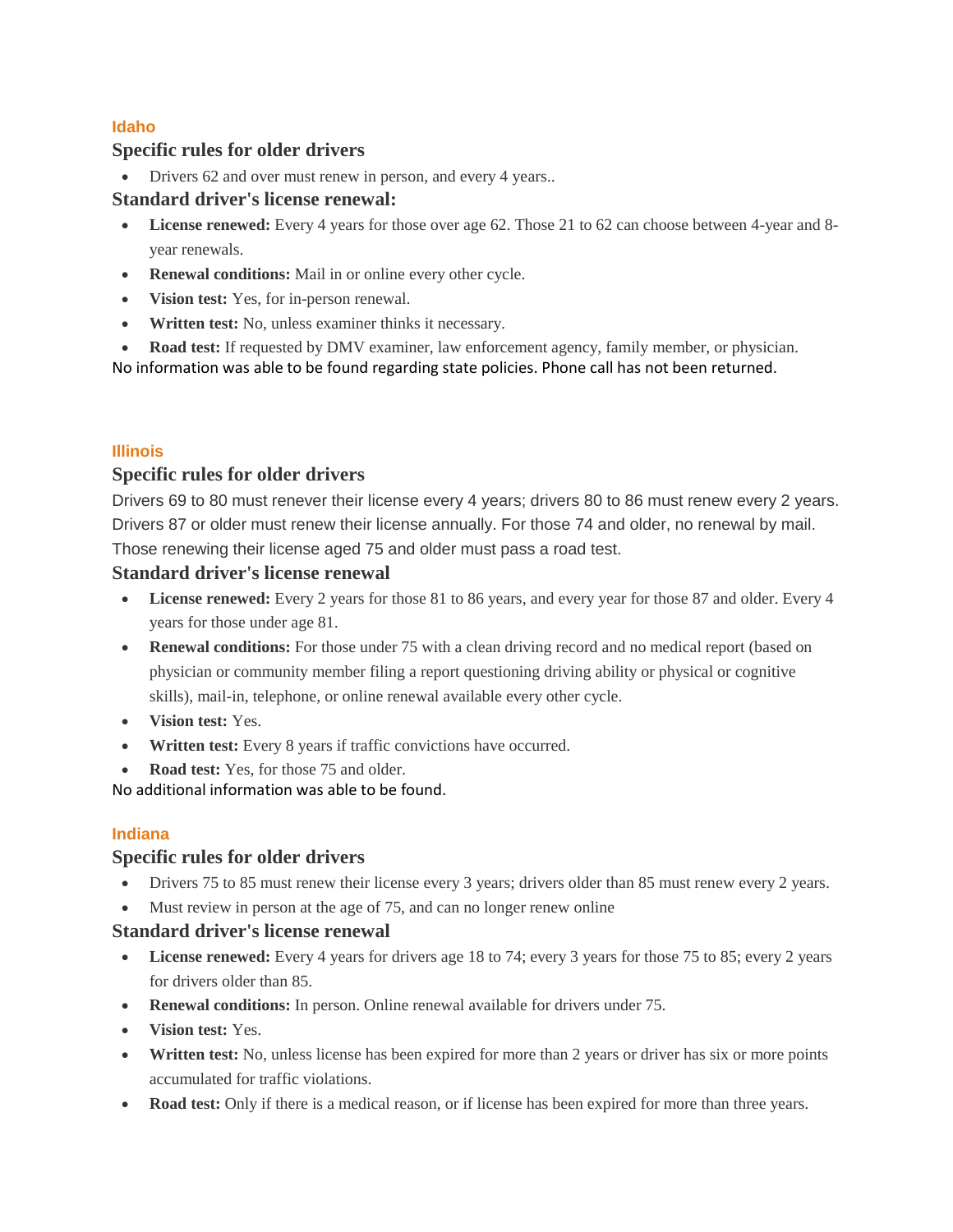DMV worker stated that they have regulations regarding individuals with insomnia, but do not have regulations regarding dementia.

# **Kansas**

## **Specific rules for older drivers**

License renewed every 4 years for those 65 and older.

## **Standard driver's license renewal**

- **License renewed:** Every 4 years for those 65 and older, and every 6 years for those 64 and under.
- **Renewal conditions:** In person.
- **Vision test:** Yes.
- **Written test:** Yes.

 **Road test:** Yes, if examiner indicates, for visual acuity of 20/60 or worse, or per a physician's request. Worker stated that they did not know if they had specific regulations regarding cognitive impairment.

## **Kentucky**

## **Specific rules for older drivers**

• None.

# **Standard driver's license renewal**

- **License renewed:** Every 4 years.
- **Renewal conditions:** In person.
- **Vision test:** No.
- **Written test:** No.
- **Road test:** No.

Website was not operating correctly, call was not answered.

## **Louisiana**

## **Specific rules for older drivers**

• No mail, phone, or Internet renewal for those 70 and older.

## **Standard driver's license renewal**

- **License renewed:** Every 4 years.
- **Renewal conditions:** In person, or every other cycle by mail, phone, or Internet.
- **Vision test:** Yes.
- **Written test:** If license has been expired 12 months or longer.
- **Road test:** If license has been expired 2 years or longer.

According to state DMV worker no regulations are in place regarding individuals with dementia

## **Massachusetts**

## **Specific rules for older drivers**

• Drivers 75 and older must renew in person.

- **License renewed:** Every 5 years.
- **Renewal conditions:** In person, or every other cycle by Internet or mail.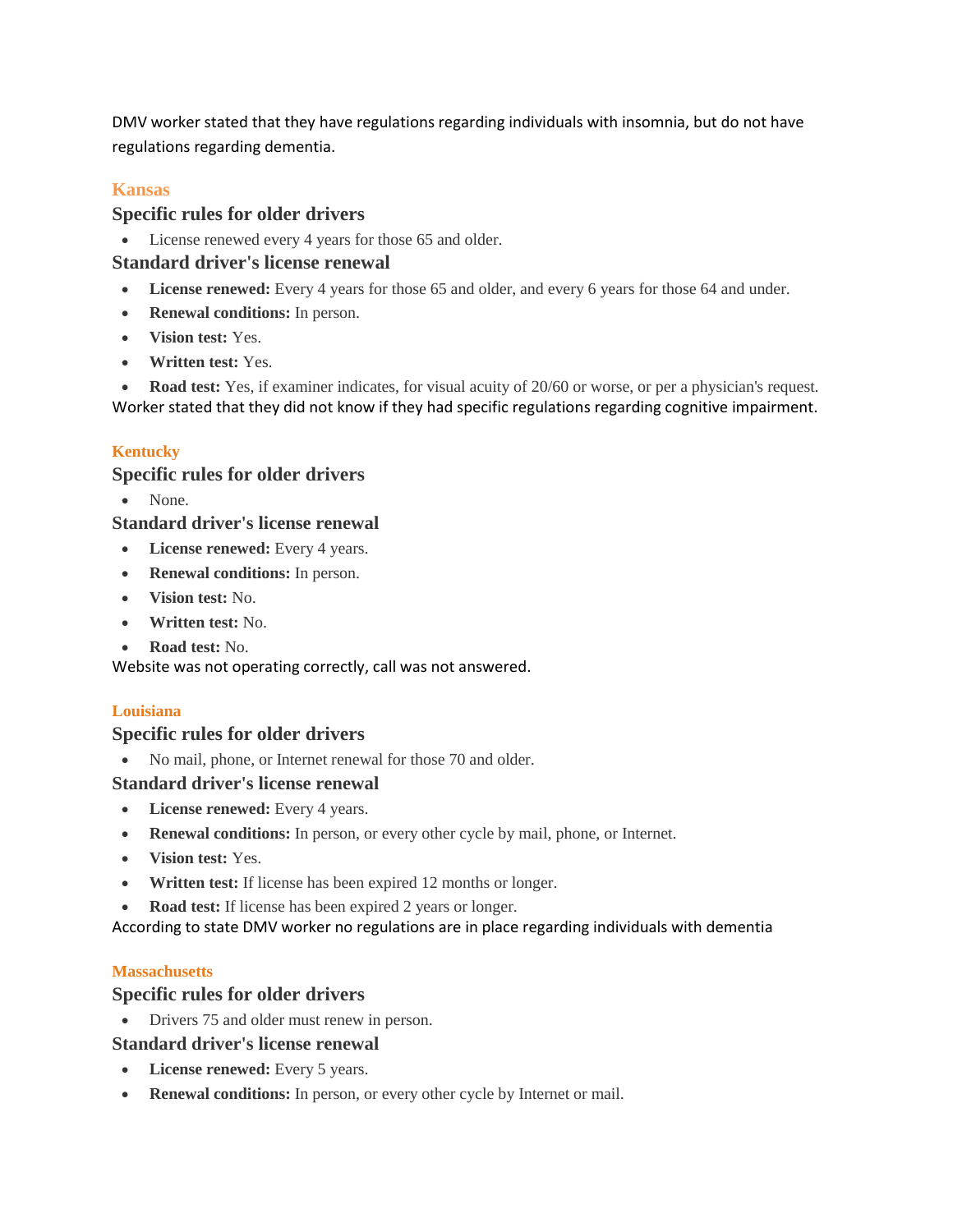- **Vision test:** Yes.
- **Written test:** No, unless indicated for legal or medical reasons.
- **Road test:** No, unless indicated for legal or medical reasons.

Registry cannot guarantee anonymity. Massachusetts has a Public Records Law and a copy of this form will be released if a formal written request as to what initiated the RMV action is received from the licensee. *When the report is from a health care provider* the physician's report is not submitted on the [medical evaluation form](http://www.massrmv.com/rmv/forms/20221.pdf) provided by the Registry, then the physician must make the report on his or her official letterhead, and include his or her signed name, Massachusetts Board of Registration in Medicine number, and telephone number and/or address.

### **Maryland**

### **Specific rules for older drivers**

• Vision test at age 40 and older.

### **Standard driver's license renewal**

- **License renewed:** 5 years.
- **Renewal conditions:** In person or by mail every other cycle.
- **Vision test:** Yes, for age 40 and older.
- **Written test:** No.
- **Road test:** No.

Police officers use the 9 question roadside assessment and referral for reexamination format in order to assess drivers on the road that are 65 and older if they have already made a traffic violation.

### **Maine**

### **Specific rules for older drivers**

 A vision test is required at each renewal for age 62 and older. License renewed every 4 years for age 65 and older. (At the first renewal after age 40, a vision test is required, then at every second renewal until age 62.

### **Standard driver's license renewal**

- **License renewed:** Every 4 years for those age 65 and older; every 6 years for those under age 65.
- **Renewal conditions:** Mail in or in person.
- **Vision test:** Vision test is required at each renewal for those age 62 and older. (At the first renewal after age 40, a vision test is required, then at every second renewal until age 62.)
- **Written test:** No.
- **Road test:** No.

No policies specifically pertaining to cognitive disorders were found

### **Michigan**

## **Specific rules for older drivers**

• Drivers 65 and older must renew in person.

## **Standard driver's license renewal**

**License renewed:** Every 4 years.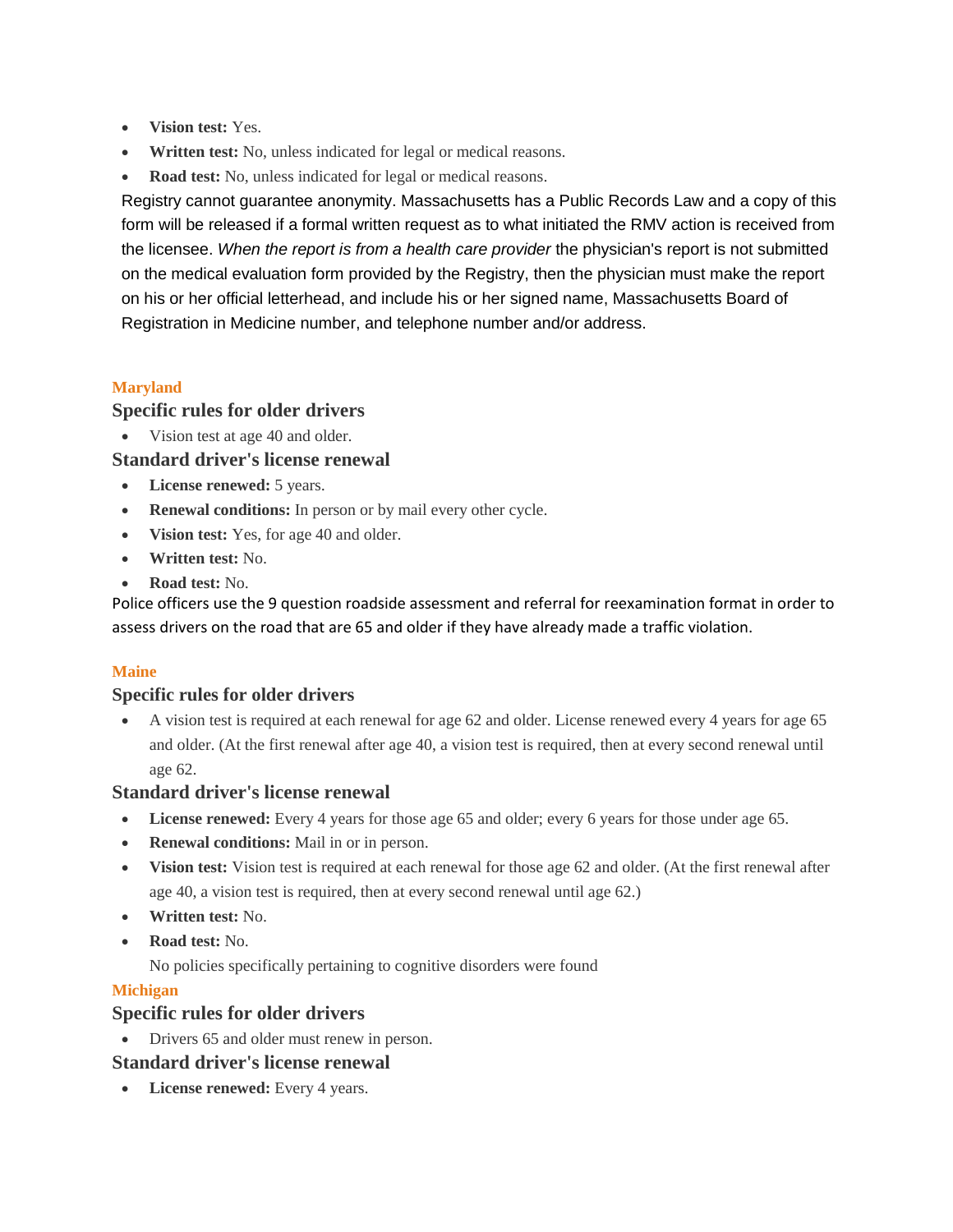- **Renewal conditions:** Mail in or online every other cycle, if no traffic convictions and no changes in physical or mental condition.
- **Vision test:** Yes.
- **Written test:** No (unless license has been expired for four years or more).
- **Road test:** No (unless physical or mental condition indicates a need).

No policies specifically pertaining to cognitive disorders were found

### **Minnesota**

## **Specific rules for older drivers**

• None.

## **Standard driver's license renewal**

- **License renewed:** Every 4 years.
- **Renewal conditions:** In person.
- **Vision test:** Yes.
- **Written test:** No (unless license has been expired for more than 1 year).
- **Road test:** No (unless license has been expired for more than 5 years).

The state does not have any specific policies referring to cognitively impaired individuals, and driving restrictions, but does provide an updated (2015) handout to individuals 65 and older at the DMV regarding safe driving tips specifically relating to aging. https://dps.mn.gov/divisions/ots/older-drivers/Documents/TCBinsert.pdf

### **Missouri**

### **Specific rules for older drivers**

• Renew every 3 years for those 70 and older.

### **Standard driver's license renewal**

- **License renewed:** Every 6 years for those under age 70; every 3 years for those 70 and older.
- **Renewal conditions:** In person.
- **Vision test:** Yes.
- **Written test:** No (unless license has been expired for more than 6 months or a review process indicates).
- **Road test:** No (unless license has been expired for more than 6 months or a review process indicates).

No specific policies regarding cognitively impaired individuals, and driving restrictions.

### **Mississippi**

### **Specific rules for older drivers**

• None.

- **License renewed:** Every 4 years.
- **Renewal conditions:** In person, or every other cycle by Internet regardless of age.
- **Vision test:** Yes.
- **Written test:** No.
- **Road test:** No.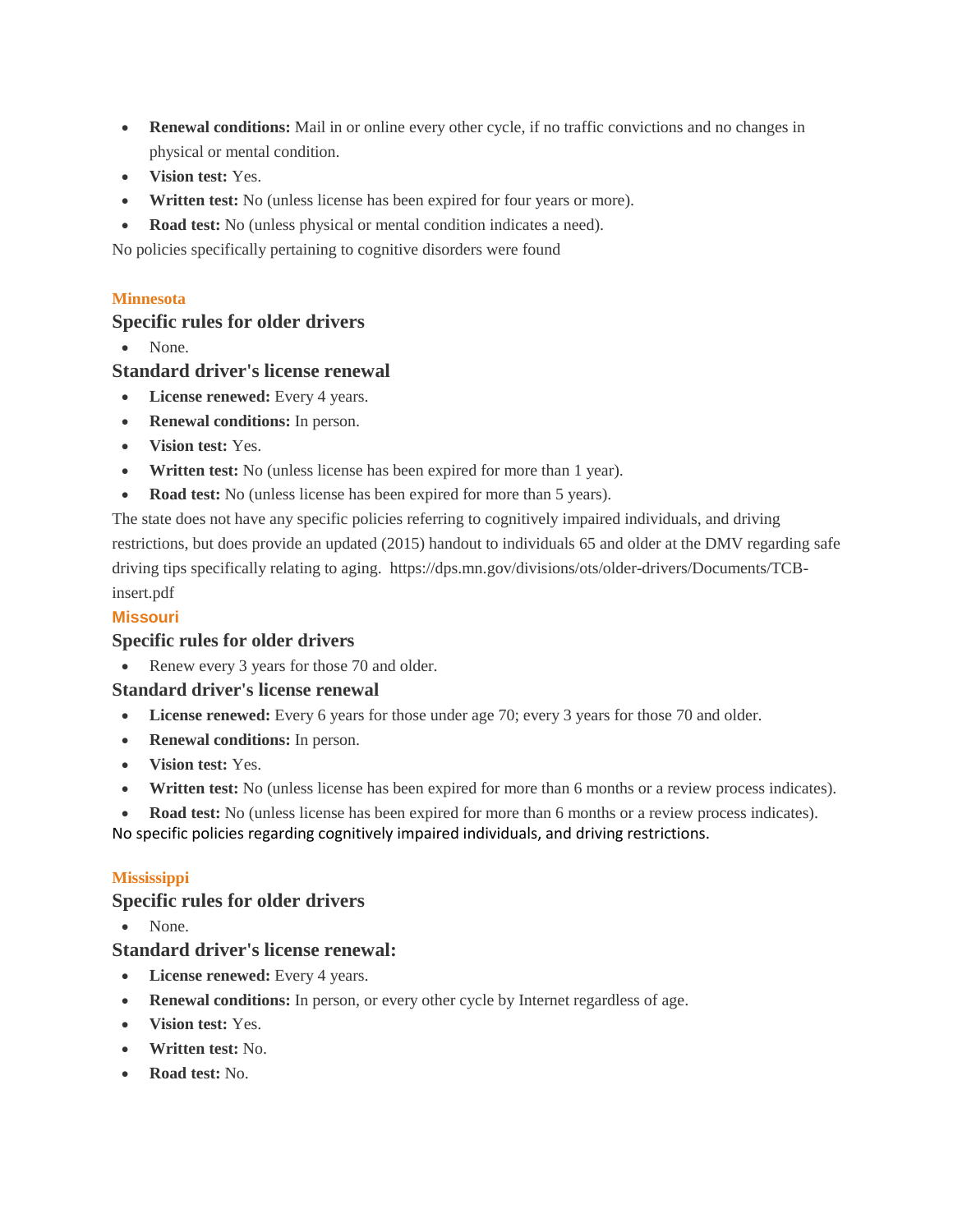## **Montana**

## **Specific rules for older drivers**

• For drivers age 68 to 74, all renewed licenses expire at age 75. For drivers 75 and older, renewal is every four years and must be in person.

## **Standard driver's license renewal**

- **License renewed:** Every 8 years; every 4 years for drivers 75 and older.
- **Renewal conditions:** In person, or by mail every other renewal cycle for residents of counties that do not provide driver's license services or those residents temporarily living out of state.
- **Vision test:** Yes.
- **Written test:** Yes, if driver's ability is in question.
- **Road test:** Yes, if driver's ability is in question.

DMV worker stated that they do not have any specific policies regarding cognitive impairment, and revocation of drivers license (that revocation is based on an individual to individual basis, and these decisions are based on a variety of factors).

## **North Carolina**

## **Specific rules for older drivers**

• Renewal every 5 years for those 54 and older.

## **Standard driver's license renewal**

- **License renewed:** Every 8 years, or every 5 years for those 54 and older.
- **Renewal conditions:** In person, or by mail if out of state for 30 or more days.
- **Vision test:** Yes.
- **Written test:** Yes.
- **Road test:** At the discretion of the examiner.

No information was found regarding cognitive assessment requirements for driving, other than passing drivers test, upon renewal.

## **North Dakota**

## **Specific rules for older drivers**

None.

## **Standard driver's license renewal**

- **License renewed:** Every 4 years.
- **Renewal conditions:** In person; one-time mail-in renewal if out of state at time of renewal.
- **Vision test:** Yes.
- **Written test:** No.
- **Road test:** No.

Website was unresponsive, and phone number did not work.

## **Nebraska**

## **Specific rules for older drivers**

• Drivers 72 or older must renew their license in person.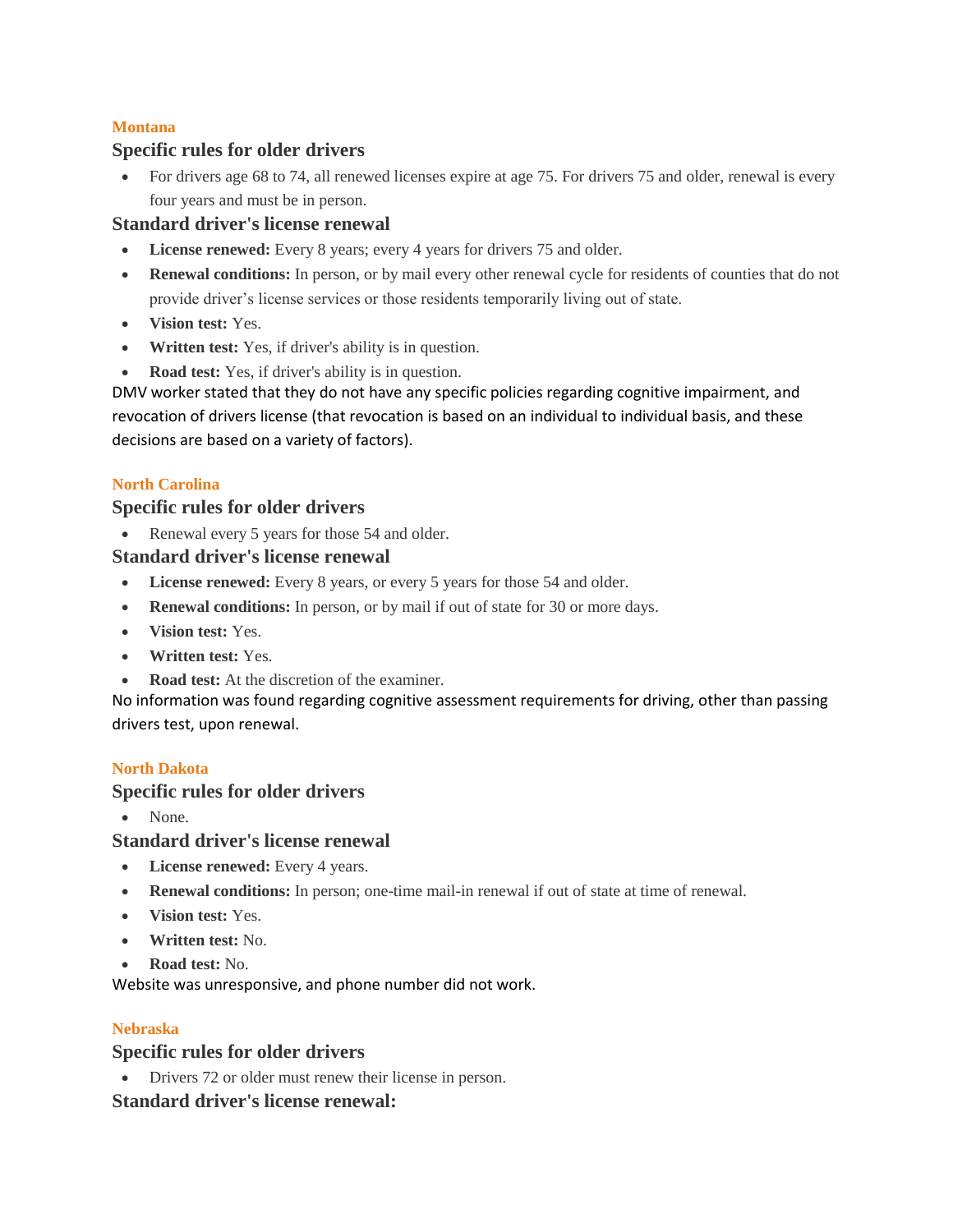- **License renewed:** Every 5 years.
- **Renewal conditions:** In person, or via mail if out of state. Online renewals are available for drivers under 72.
- **Vision test:** Yes.
- **Written test:** No, unless license has been expired for more than one year or has been suspended, revoked, or canceled.
- **Road test:** No, unless license has been expired for more than one year or has been suspended, revoked, or canceled.

No information was found regarding cognitive impairment and driver license revocation.

### **New Hampshire**

### **Specific rules for older drivers**

A road test is required for those 75 and older.

### **Standard driver's license renewal:**

- **License renewed:** Every 5 years.
- **Renewal conditions:** In person, or online for drivers under 75.
- **Vision test:** Yes.
- **Written test:** No.
- **Road test:** Yes, for those 75 and older.

No information was found regarding cognitive impairment and driver ability.

### **New Jersey**

## **Specific rules for older drivers**

• None.

### **Standard driver's license renewal**

- **License renewed:** Every 4 years.
- **Renewal conditions:** In person.
- **Vision test:** Periodically, if indicated.
- **Written test:** If indicated, by referral, from the Motor Vehicle Commission's medical review process.
- **Road test:** If indicated, by referral, from the Motor Vehicle Commission's medical review process.

### **New Mexico**

## **Specific rules for older drivers**

Renewal every year for drivers 75 or older (drivers who will turn 75 during their 4-year or 8-year license term need to renew at age 75).

- **License renewed:** Every 4 or 8 years; every year for drivers 75 or older.
- **Renewal conditions:** In person.
- **Vision test:** Yes.
- **Written test:** May be required.
- **Road test:** May be required.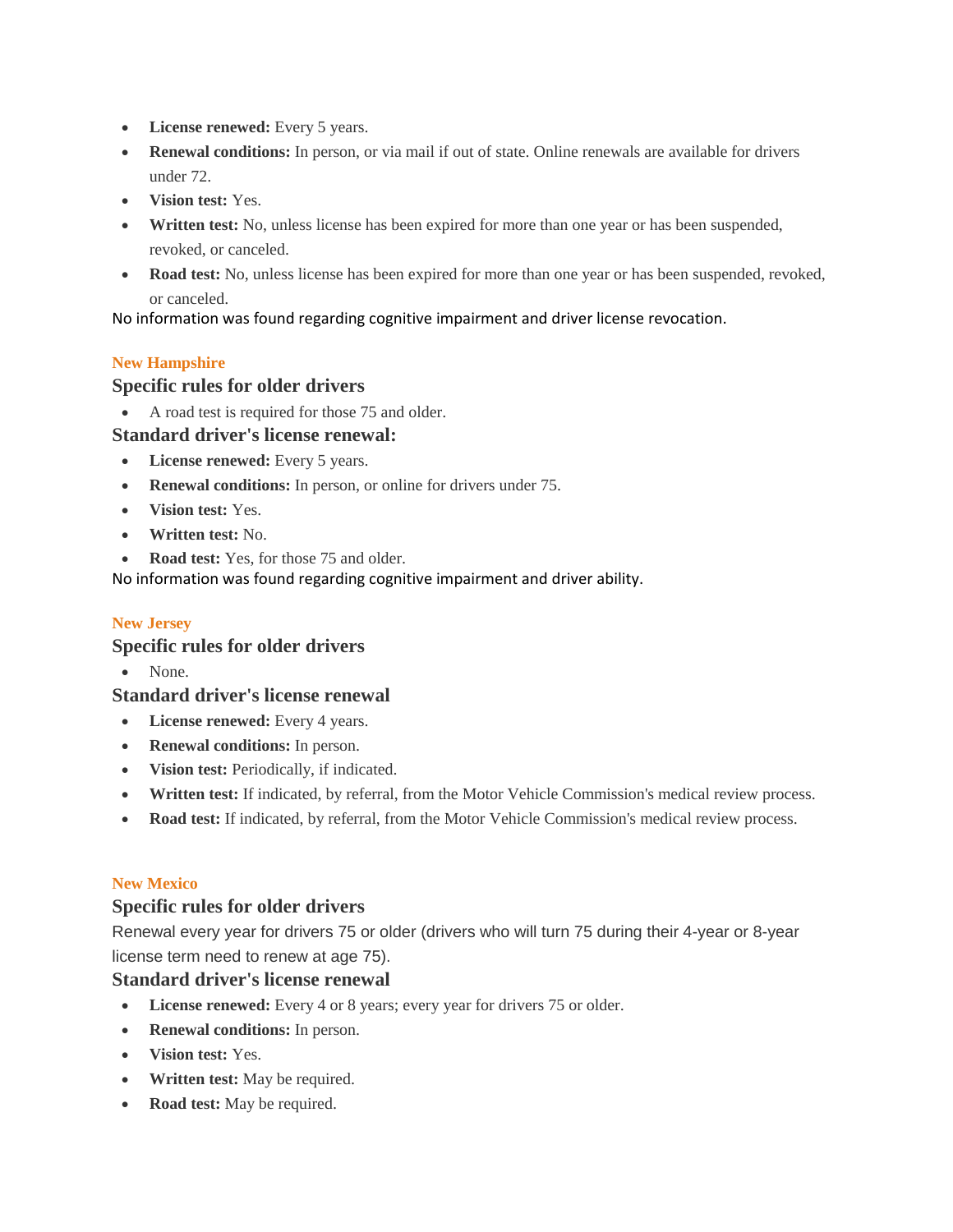### **Nevada**

## **Specific rules for older drivers**

 Those 70 and older renewing by mail must supply a vision and medical report. Those 70 and older may not renew by Internet.

## **Standard driver's license renewal**

- **License renewed:** Every 4 years.
- **Renewal conditions:** In person, by mail, or via internet (for those under age 70) every other cycle.
- **Vision test:** Yes, in person.
- **Written test:** No.
- **Road test:** No.

### **New York**

## **Specific rules for older drivers**

• None.

## **Standard driver's license renewal**

- **License renewed:** Every 5 years for initial renewal; subsequent renewals every 8 years.
- **Renewal conditions:** In person or via Internet or mail. No matter how a license is renewed, if the driver has or has been treated for certain medical conditions, such as hearing impairment, heart ailment, lost use of a limb or eye, convulsive disorder, or any condition that causes unconsciousness, he or she must submit a medical form that can be either mailed or shown in person.
- **Vision test:** Yes.
- **Written test:** No.
- **Road test:** No.

Website did provide a checklist for family members, and those with early stage cognitive decline to assess their, or their family member's ability to operate a motor vehicle safely.

### **Ohio**

## **Specific rules for older drivers**

• None.

- **License renewed:** Every 4 years.
- **Renewal conditions:** In person, or by mail if out of state.
- **Vision test:** Yes.
- **Written test:** No, unless the Bureau of Motor Vehicles has good cause to believe that the driver is incompetent or incapable of safely operating a vehicle. Good cause may be considered if a request for recertification is received from a law enforcement agency or court, medical personnel, a relative, friend, neighbor, or other community member.
- **Road test:** No, unless the Bureau of Motor Vehicles has good cause to believe that the driver is incompetent or incapable of safely operating a vehicle. Good cause may be considered if a request for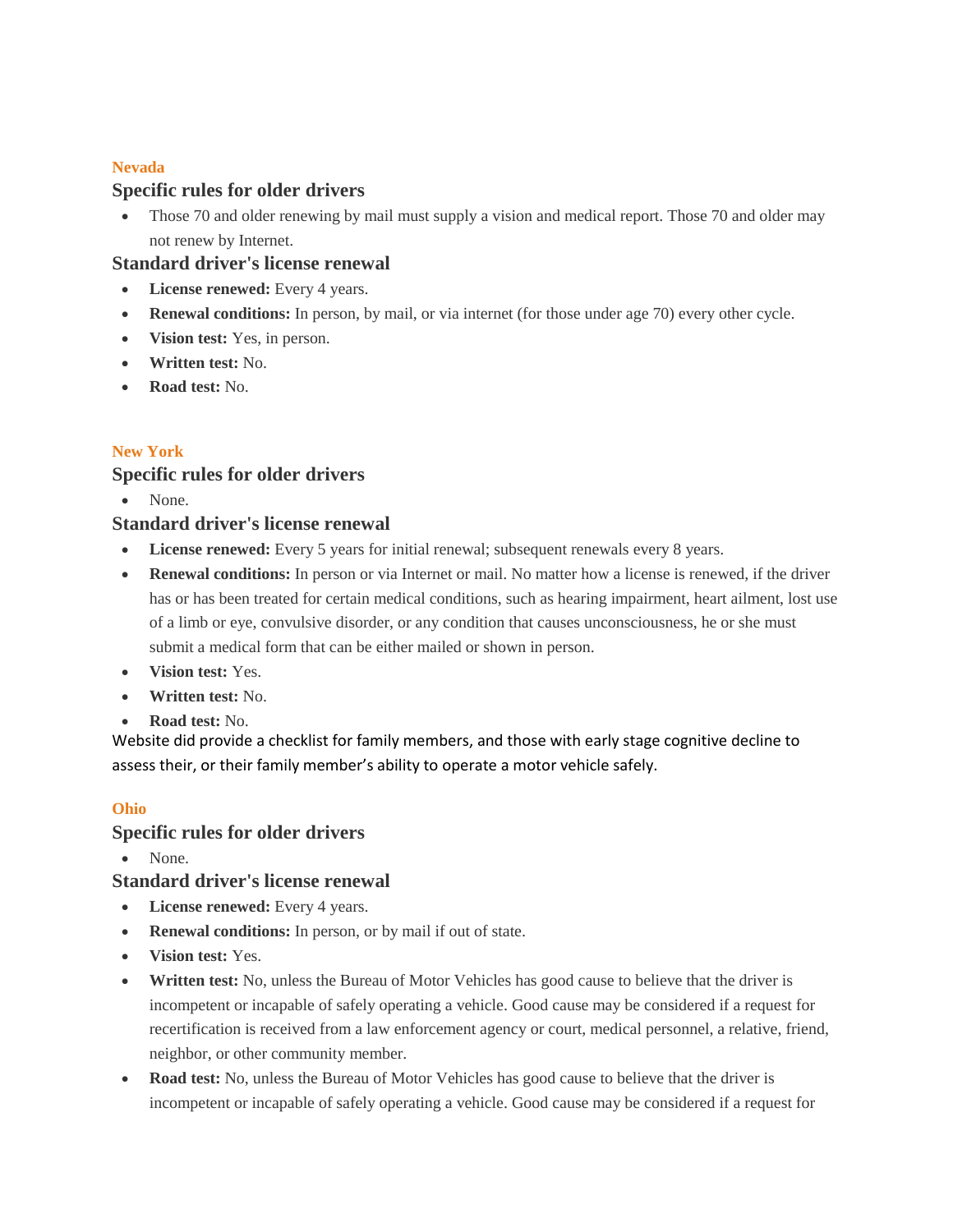recertification is received from a law enforcement agency or court, medical personnel, a relative, friend, neighbor, or other community member.

No specific information was found, and phone call was not returned.

## **Oklahoma**

## **Specific rules for older drivers**

License fee is reduced for those age 62 to 64 and is waived for those age 65 and older.

## **Standard driver's license renewal**

**License renewed:** Every 4 years.

**Renewal conditions:** In person, or by mail if out of state.

**Vision test:** No.

**Written test:** No.

**Road test:** No.

DMV worker stated they do not believe that they have policies regarding dementia, or cognitive impairment, and that all license revocations are conducted on an individual basis.

## **Oregon**

## **Specific rules for older drivers**

• For those 50 and older, vision is tested every 8 years.

### **Standard driver's license renewal**

- **License renewed:** Every 8 years.
- **Renewal conditions:** In person only, regardless of age. If out of state, a temporary license may be sent via mail.
- **Vision test:** Yes, every 8 years for those 50 and older.
- **Written test:** No.
- **Road test:** No. However, DMV may test if family members, friends, law enforcement, medical professionals, or social service providers have reported an unsafe driver.

### **Pennsylvania**

### **Specific rules for older drivers**

 Drivers age 65 or older have an option to renew every 2 years instead of every 4. Some drivers 45 and older (chosen through a random mailing of 1,900 per month) are requested to submit a medical and vision exam report prior to renewing.

- **License renewed:** Every 4 years.
- **Renewal conditions:** In person or via mail or Internet.
- **Vision test:** No.
- **Written test:** No.
- **Road test:** No.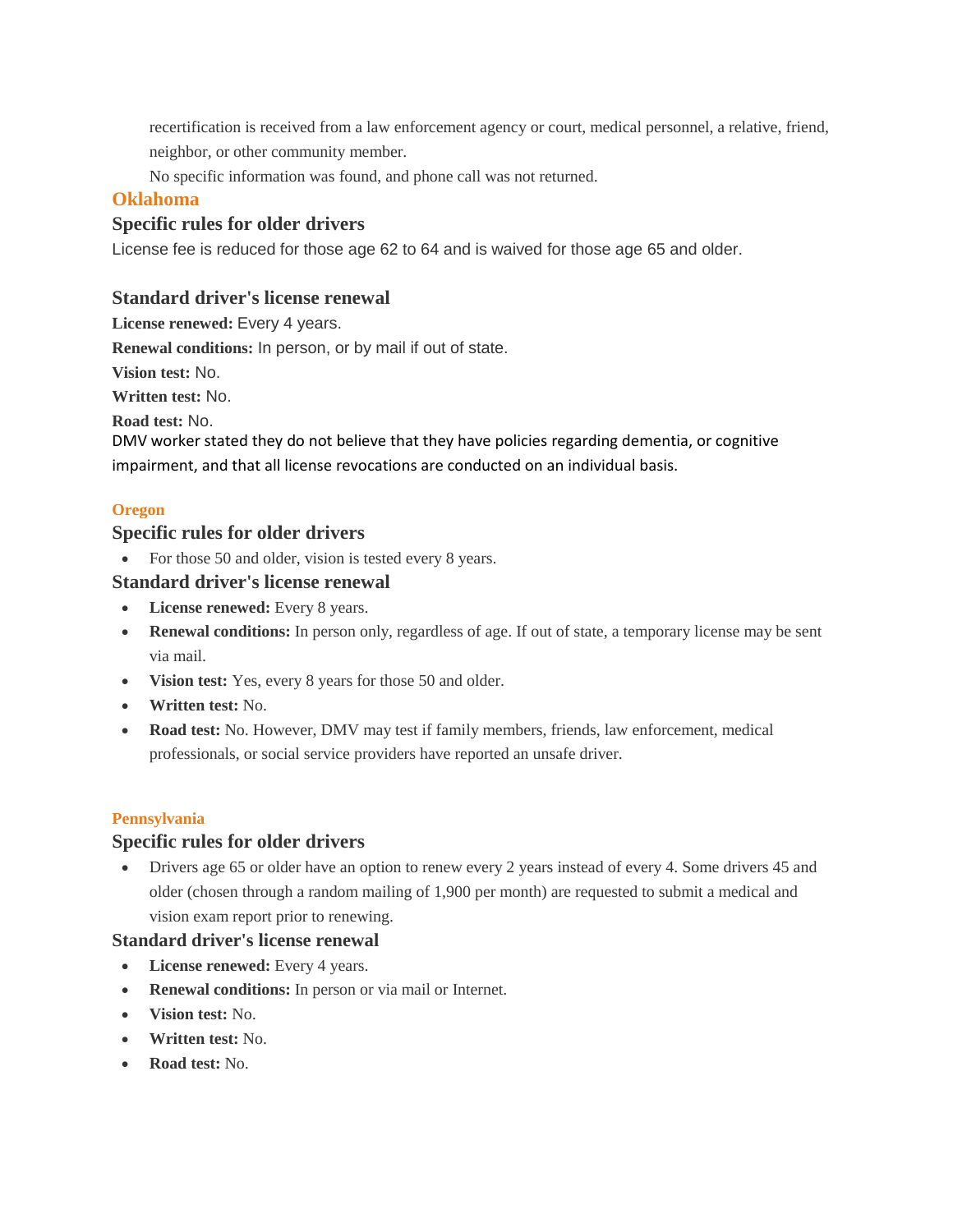### **Rhode Island**

### **Specific rules for older drivers**

• Renewal every 2 years for those 68 and older.

### **Standard driver's license renewal**

- **License renewed:** Every 5 years; every 2 years for those 68 and older.
- **Renewal conditions:** In person or online.
- **Vision test:** Yes.
- **Written test:** No.
- **Road test:** No.

### **South Carolina**

### **Specific rules for older drivers**

License renewed every 5 years for those 65 and older. Those 65 and older cannot renew online.

## **Standard driver's license renewal**

- **License renewed:** Every 5 or 10 years for those younger than 65; every 5 years for those 65 and older.
- **Renewal conditions:** In person for 5 or 10-year renewals. Only the 5-year renewal is available by mail (if there are no violations totaling more than 5 points in the past two years, and no suspensions, revocations, or cancellations); or via Internet (if driver is under 65 and there are no violations totaling more than 5 points in the past two years, and no suspensions, revocations, or cancellations).
- **Vision test:** Every 5 years.
- **Written test:** Only if there are 5 or more points on the driver's record for traffic violations, or a condition exists affecting driving ability.
- **Road test:** Only if there is a need, such as a medical condition affecting driving ability.

### **South Dakota**

## **Specific rules for older drivers**

• None.

## **Standard driver's license renewal**

- **License renewed:** Every 5 years.
- **Renewal conditions:** In person.
- **Vision test:** Yes.
- **Written test:** No.
- **Road test:** No.

### **Tennessee**

## **Specific rules for older drivers**

Renewal fees are reduced for drivers 60 and older who wish to obtain a driver's license with no photo.

## **Standard driver's license renewal**

**License renewed:** Every 5 years.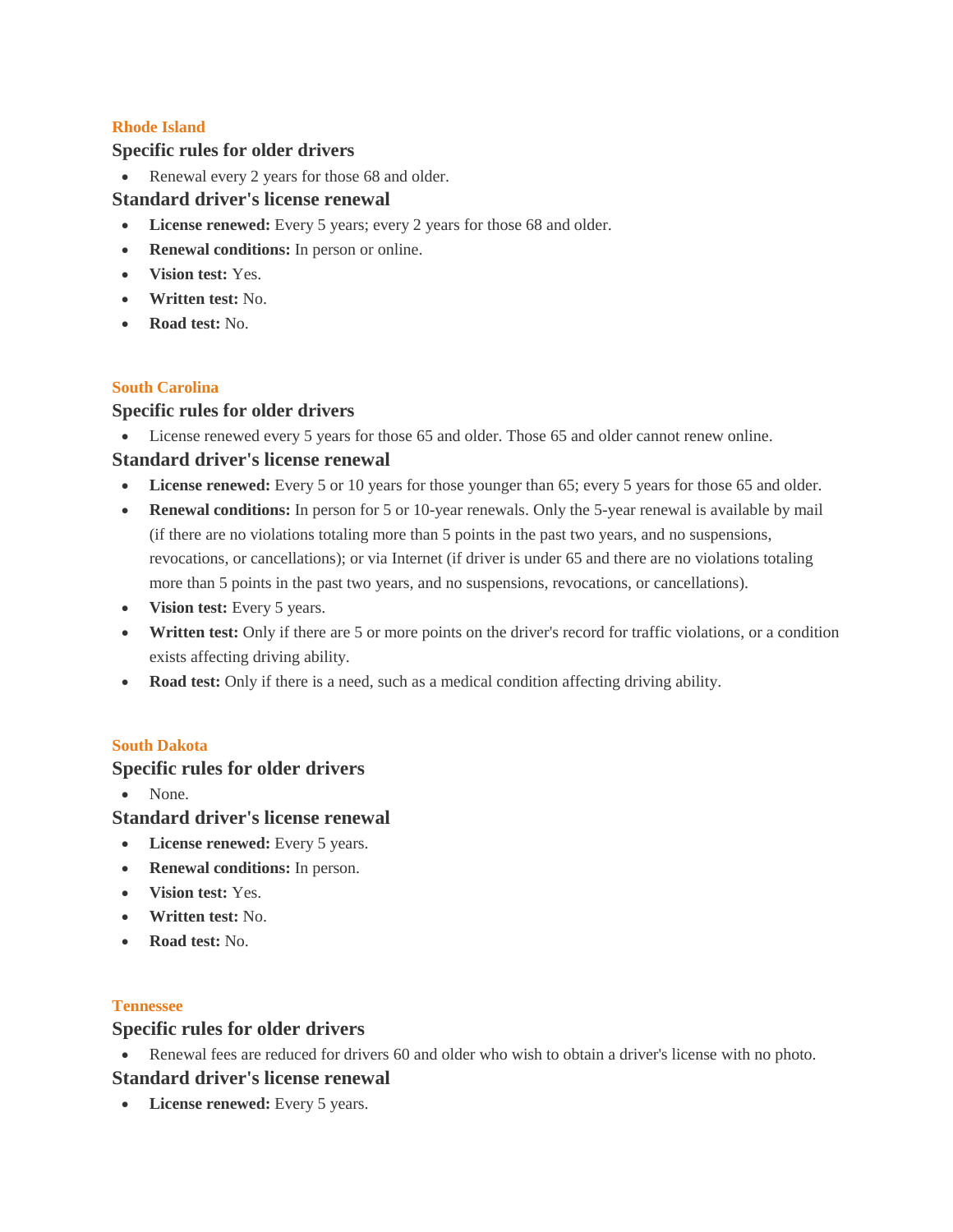- **Renewal conditions:** In person or online every other cycle for those under age 60. Licenses issued to those 60 and older may be nonphoto licenses and can be obtained by mail or Internet every cycle.
- **Vision test:** No.
- **Written test:** No.
- **Road test:** No.

### **Texas**

## **Specific rules for older drivers**

 Renewal is every 2 years for those 85 and older. Mail, phone, and electronic renewal are not available for those 79 and older.

### **Standard driver's license renewal**

- **License renewed:** Every 2 years for those 85 and older; every 6 years for those under 85.
- **Renewal conditions:** In person. Mail, phone, and electronic renewal are available for those under 79, but not for those 79 and older.
- **Vision test:** At in-person renewals.
- **Written test:** No.
- **Road test:** No, unless there is a concern regarding the driver's ability to safely operate a motor vehicle (determined through observation and/or interview by a Driver License Division employee).

### **Utah**

## **Specific rules for older drivers** None.

### **Standard driver's license renewal**

- **License renewed:** Every 5 years.
- **Renewal conditions:** In person.
- **Vision test:** Yes.
- **Written test:** No, unless driver has had 4 or more traffic citations in 5 years.
- **Road test:** No, unless examiner questions driver's ability.

### **Virginia**

### **Specific rules for older drivers**

• Vision test required for those 80 and older.

- **License renewed:** Every 8 years.
- **Renewal conditions:** In person only for those 80 and older. Vision test required for those 80 and older. Alternative methods can be used (for those younger than 80 with a clean record and no medical indicators) every other cycle. These include mail in, Internet, touch-tone telephone, and fax.
- **Vision test:** Yes, for those 80 and older.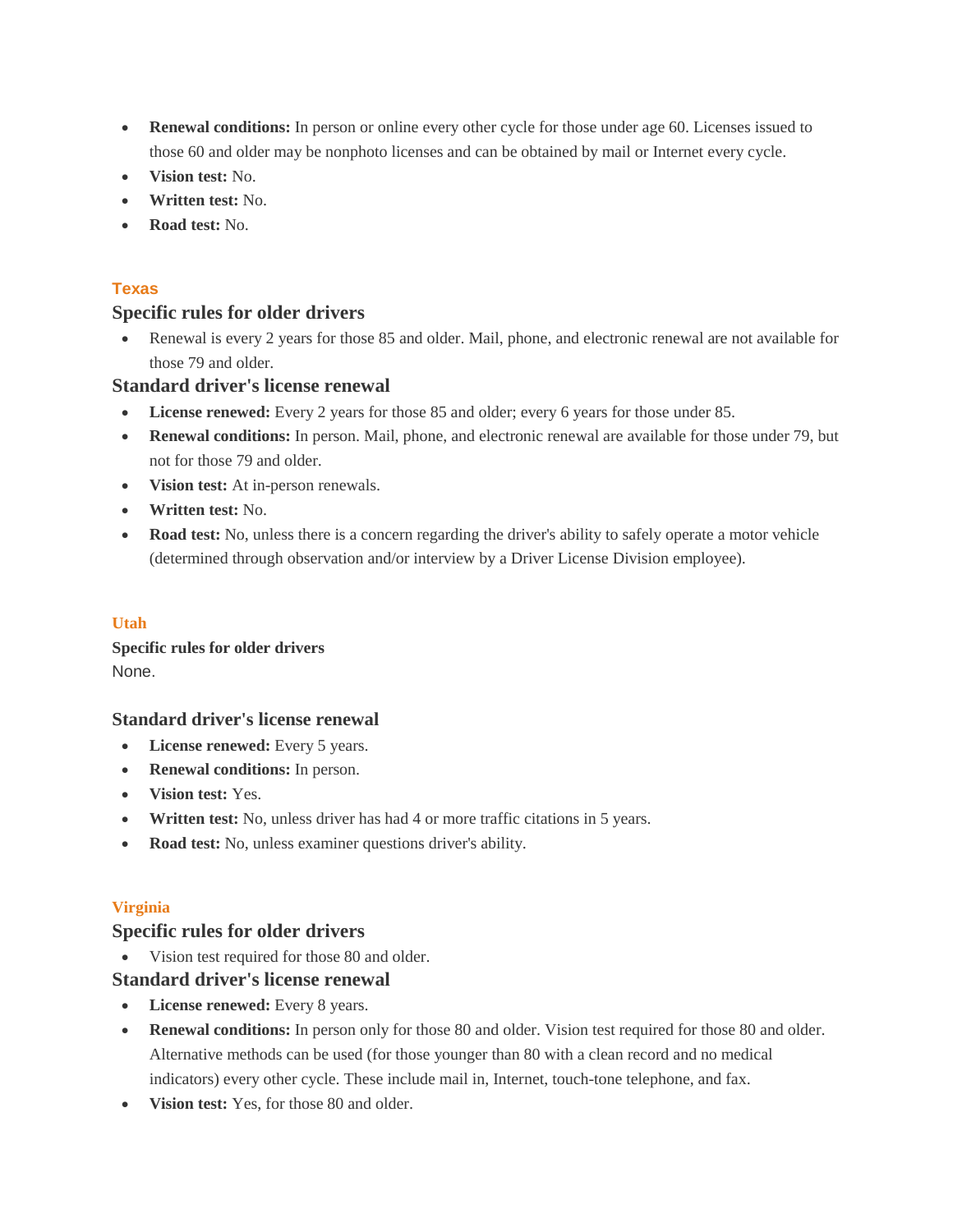- **Written test:** Only if driver is under 21 and is convicted of 1 or more moving violations.
- **Road test:** No.

## **Vermont**

## **Specific rules for older drivers**

• None.

### **Standard driver's license renewal**

- **License renewed:** Every 4 years.
- **Renewal conditions:** In person or by mail.
- **Vision test:** No.
- **Written test:** No.
- **Road test:** No.

# **Washington**

## **Specific rules for older drivers**

• None.

## **Standard driver's license renewal**

- **License renewed:** Every 5 years.
- **Renewal conditions:** In person only at age 65 and older. Those under age 65 can renew in person, or online or by mail every other cycle.
- **Vision test:** Yes, in person only.
- **Written test:** Only if warranted by a vision, health, or medical screening.
- **Road test:** Only if warranted by a vision, health, or medical screening.

### **Wisconsin**

## **Specific rules for older drivers**

None.

# **Standard driver's license renewal**

- **License renewed:** Every 8 years.
- **Renewal conditions:** In person or by mail if driver is out of state at time of renewal.
- **Vision test:** Yes.
- **Written test:** Yes, if a Department of Transportation official, vision specialist, or physician deems it necessary.
- **Road test:** Yes, if a Department of Transportation official, vision specialist, or physician deems it necessary.

## **West Virginia Specific rules for older drivers**